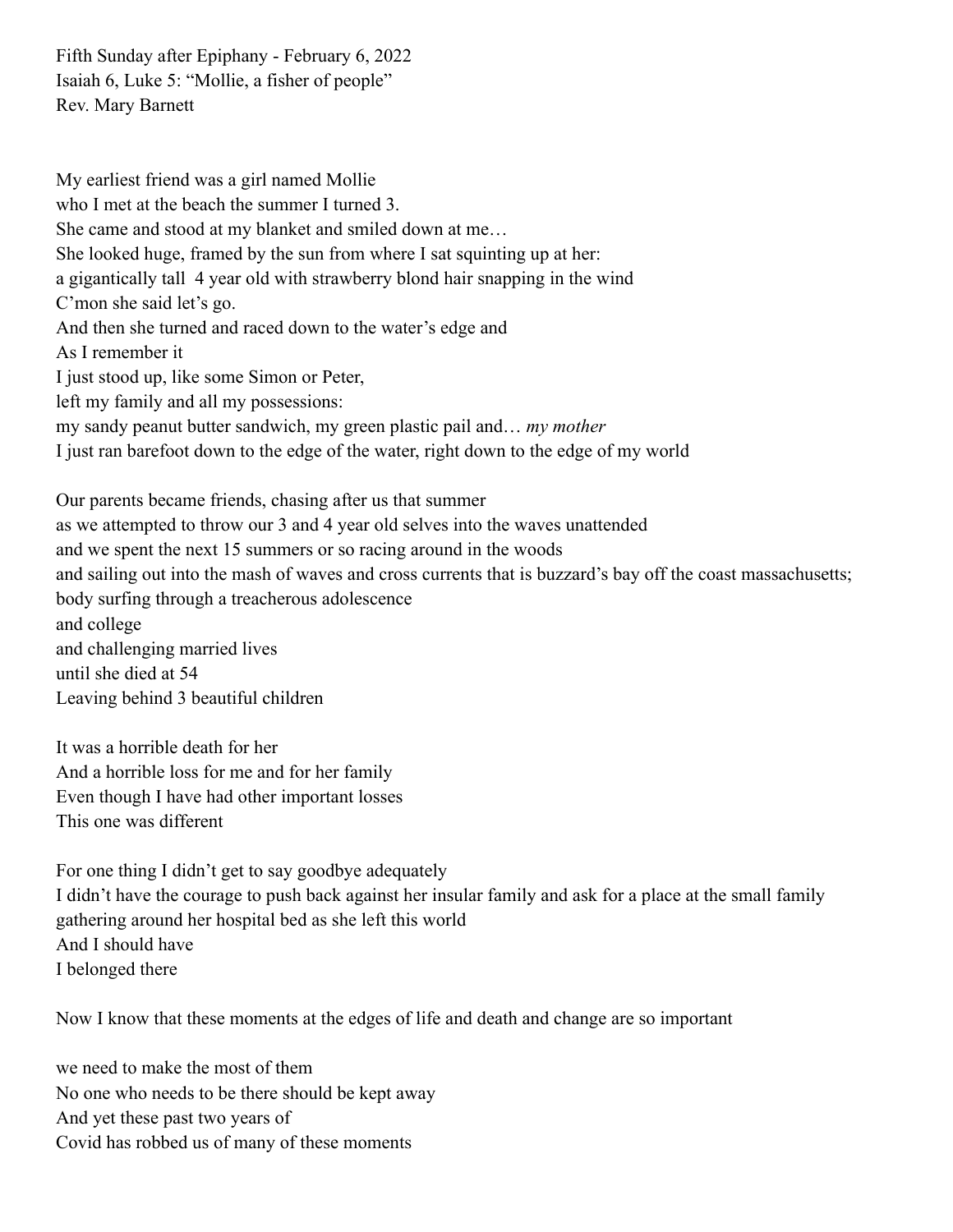And sometimes as result of not being able to be there or of simply being afraid of the whole situation, afraid the sorrow will break us Our grief instead of overflowing, becomes frozen like petrified wood We may carry it with us and in us... for a long time

I was like that after the loss of my brother, after the loss of another friend… a kind of frozen inside

During Mollie's funeral I had to stand up and walk over into a corner. I couldn't take her passing sitting down. I was angry. I wanted to do something. To protest. So many mistakes had been made But I think I was also simply afraid, afraid my grief was too much, That it would wash me away forever So I stood up and squeezed myself into the sharp corner of this small country church In a town and even a marriage that I thought furiously was never *big enough for her* My eyes as dry and unyielding as stone

And then this song came on:

I the Lord of sea and sky I have heard my people cry Who will bear my light to them Who shall I send

Here I am lord And I lost it

That was it. That was her.

And finally tears came and came Like water rushing in over the top side of a boat Because it is so weighted down abundance The reality of this abundance which was her

I used to think Mollie should become a minister

She was a natural for it I thought

But she had no real pull in that direction

she was happy raising her kids, being a science teacher that always took her students outside whenever possible bringing them back to the classroom covered in mud with stinky jars full of God's glory to analyze in the lab She didn't care what denomination she belonged to

as their family moved around the country following her husband's lumber business

She would earnestly visited different parishes and finally settle at whatever church felt the most honest and alive she didn't need to be a minister because she already was one. already was a ministering to the lady in the check out line , the man with the misbehaving dog, the postman with ADD,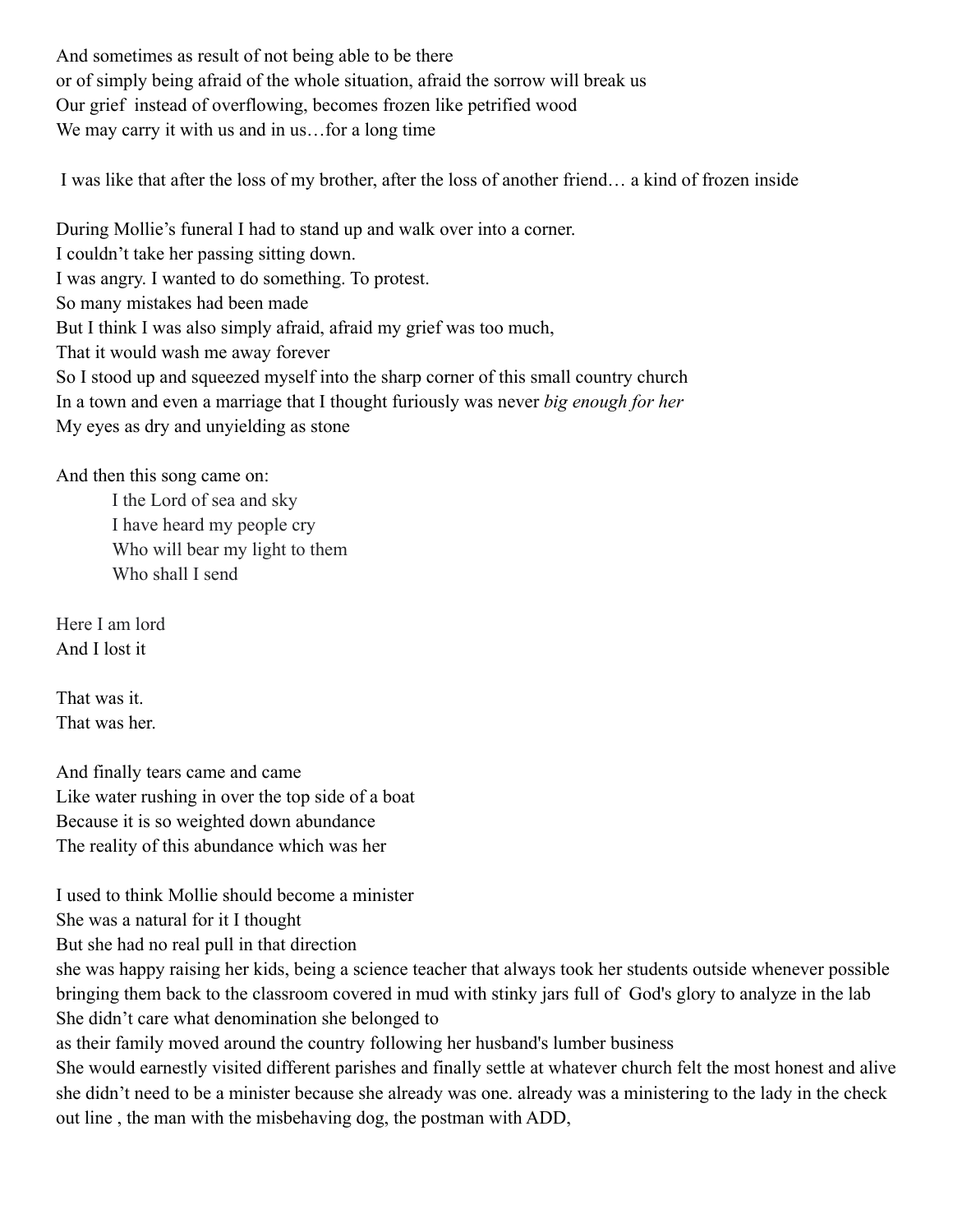*And of course to me*

I was the one who needed to go to school for it to learn how to be a better person because I couldn't stand a world without her light in it.

Sometimes I was even jealous that she connected so quickly with others. After all, she was my special person. My revelation. The person whose love I knew I could count on. Whose witness I wanted to keep for myself.

But Mollie was a fisher of people, not for christianity sake …. Or just Jesus's sake

But for love's sake It's who she was

And once I felt the depth of my grief That abundance came back to me Like water seeping over the gunnels of the boat because the boat is so full

Something about who Mollie was *in herself* And who she was specifically *for me* Still guides me in a way I can't explain It's a light I turn to in the darkness that turns back to me A warmth I can still feel

A few months before she died, Mollie and I were looking out over the marshes where the phragmites, hollow tubes of marsh grasses, were waving. They are an invasive species, like the cancer that was hollowing her out inside

It was a halting conversation, about ultimate things, right there at the edge of the water and at the edge of our lives

Why were we here? What was the meaning of it all? Why had we been so hollowed out by loss. What was the purpose of it?

Mollie shrugged

I don't know she said, but I think while we are here "We are just meant to be conduits for love," she said.

## *I've never found a better explanation than that.*

So what does all this have to do with us Back for the first time in a month at CHT We should be celebrating not talking about grief And yet I believe the two are connected The sadness and loss lives on under all the anger and the fear And attempts at control That we have piled on top of it Like so much stinky fish Under that Grief Is the awareness of abundance Let the water come in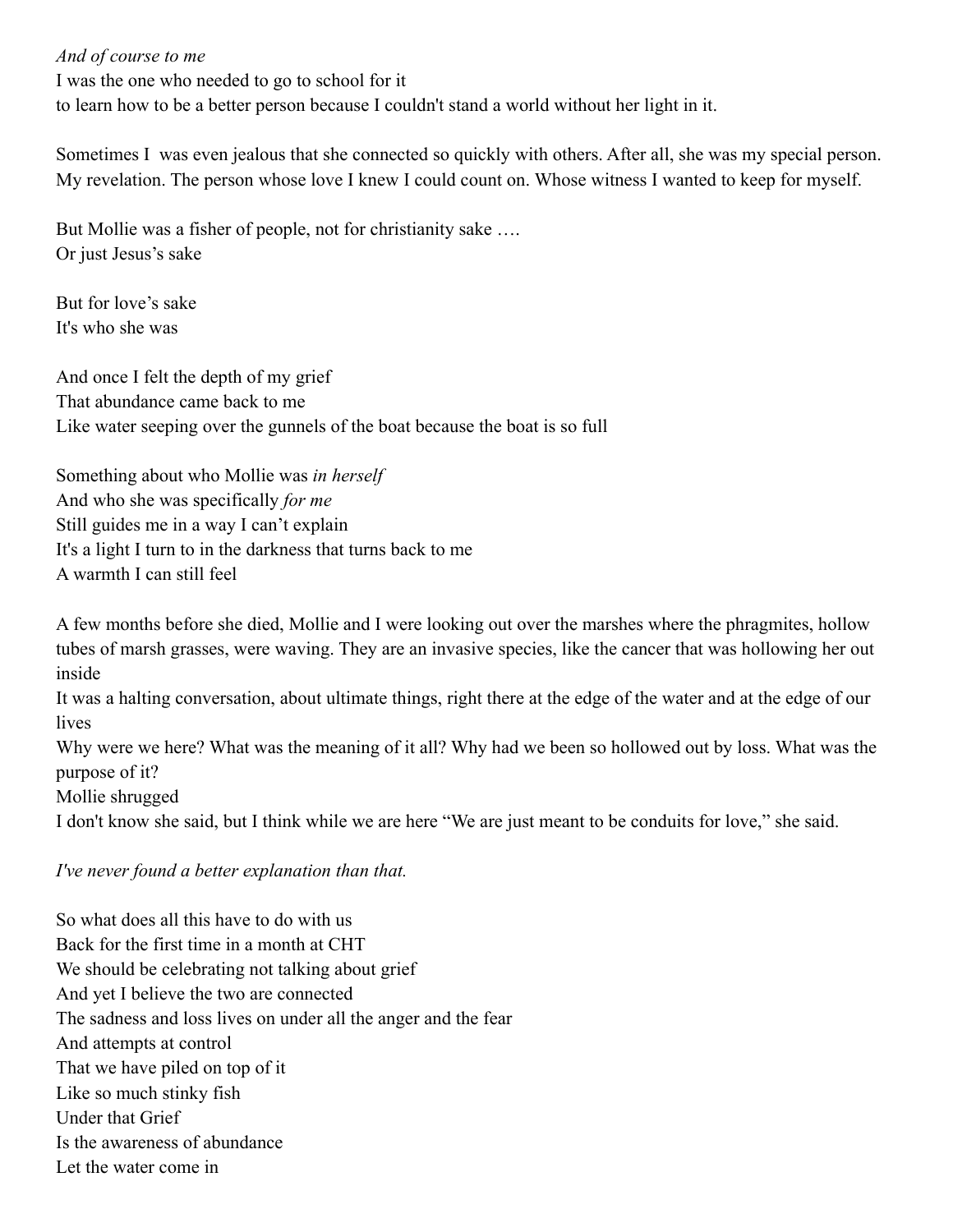## *Well, In the OT for today*

Isaiah writes about seraphs with 6 wings each; two for flying, two to cover their faces, and two to cover their feet. And I have to say I love the moments when the Bible just breaks out into such a burst of imaginative detail that makes it "Lord of the Rings" movies seem tame

Isaiah is bemoaning his imperfections woe I am lost, I am a man of unclean lips When one of the seraphs with the 6 wings flies down to him, touching his lips with a burning coal from the altar and announcing that he is now cleansed of guilt cleansed by confession And by absolution

And I think we have a golden opportunity here today To revisit all our losses from this never ending time of pandemic To confess our moments of transgression To put in their place the hours blinded by fear and anxiety as we tried to pretend we were in control As we reorient ourselves back to our life in the church after a month away with our hearts open

This word orient has religious roots To orient is to arrange something so it faces east: Toward the orient the rising : the oriri in latin Where the light comes from Which is home to many religions's holy places:

There is an early church tradition that I'd like to try on today, if you are willing In the early church at special times the congregation would turn to face the back of the church to renounce evil and sin and the devil And then slowly turns back around to face the altar, in a physical expression of metanoia, of repentance, reorienting towards that light that never goes out

So as I close today I would like to invite us to step back into an ancient tradition And face the back of the church

Stand up for a moment and face the back

Is their something from this time of Covid that you would like to put down Some anger some resistance some nagging fear some frustration some weight of loneliness or grief See it in your minds eye and feel it in your heart Clench your fists even and then slowly slowly relax them

Breath in breath out